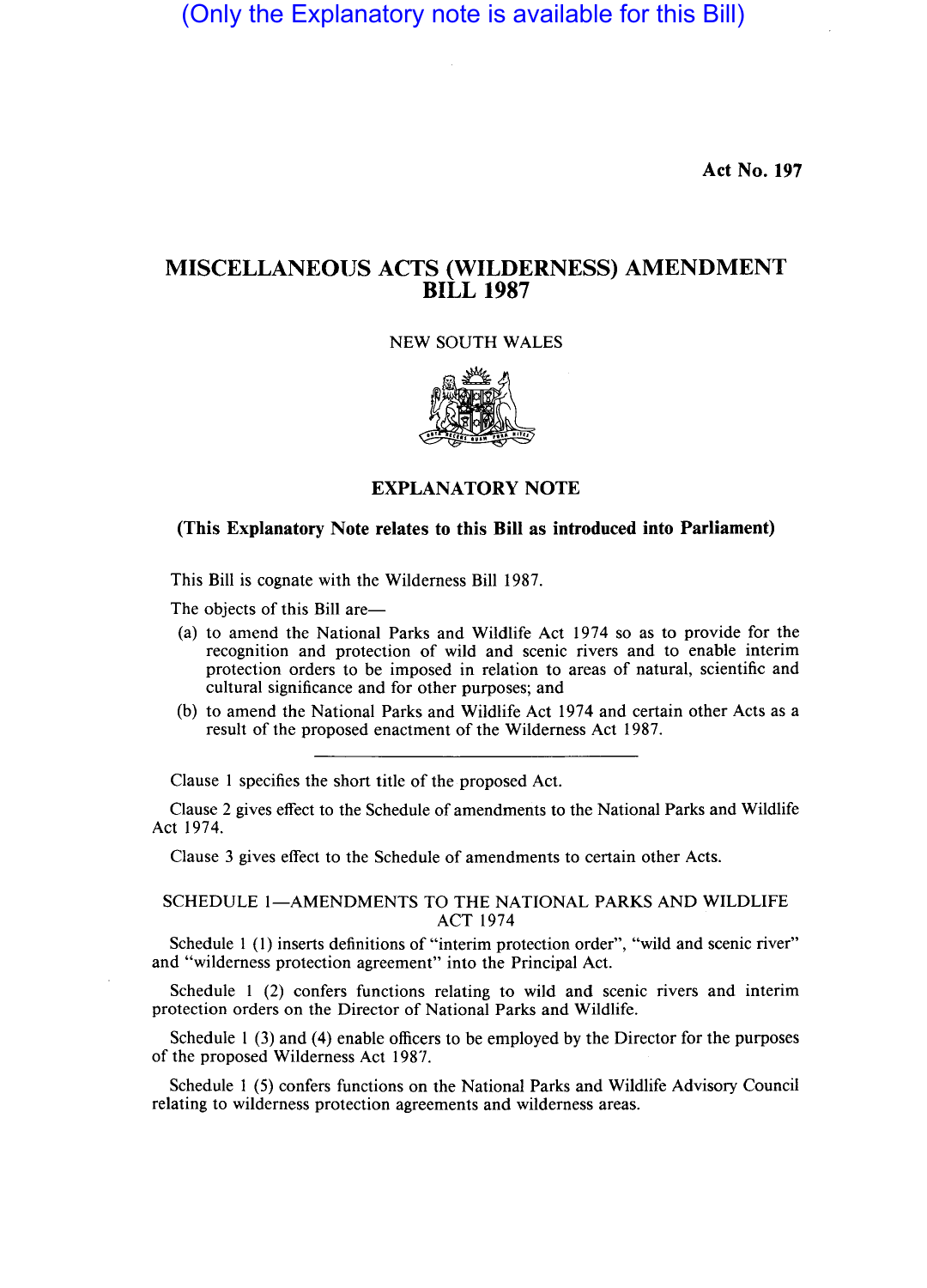# (Only the Explanatory note is available for this Bill)

2 **Act No. 197** 

### *Miscellaneous Acts (Wilderness) Amendment 1987*

Schedule 1 (6) amends the heading to Division 3 of Part IV of the Principal Act so that it will refer to wild and scenic rivers.

Schedule 1 (7) extends the lands which may be declared to be wilderness areas under the Principal Act. A declaration of a wilderness area will only be made in relation to an area identified as wilderness in accordance with the proposed Wilderness Act 1987 and will not be able to be revoked except by an Act of Parliament.

Schedule 1 (8) requires land declared to be a wilderness area to be managed in accordance with the objects and principles set out in the proposed Wilderness Act 1987.

Schedule 1 (9) substitutes section 61 of, and inserts proposed section 61A into, the Principal Act. The proposed sections enable rivers or parts of rivers within lands reserved or dedicated under the Principal Act to be declared to be wild and scenic rivers and requires any such declaration to be made in accordance with any plan of management relating to the land. The Minister must be consulted by a statutory authority before it carries out development in relation to a wild and scenic river.

Schedule 1 (10) amends the Principal Act so that provisions relating to development by statutory authorities in conservation areas will not apply to such development within wilderness areas under the proposed Wilderness Act 1987.

Schedule 1 (11) extends offences prohibiting the killing etc. of fauna to wilderness areas and areas subject to wilderness protection agreements entered into under the proposed Wilderness Act 1987 (subject to the terms of the agreement concerned).

Schedule 1 (12) extends offences prohibiting the picking or possession of native plants to wilderness areas and areas subject to wilderness protection agreements (subject to the terms of the agreement concerned).

Schedule 1 (13) requires certain water supply authorities to be consulted before a plan of management is adopted for any wilderness area under the proposed Wilderness Act 1987 that is within a catchment area of the relevant authority.

Schedule 1 (14) inserts proposed Part VIA into the Principal Act which contains the following sections:

- Section 91A which empowers the Director to recommend to the Minister that an interim protection order be made in respect of land having natural, scientific or cultural significance or in respect of land which may be used for the purpose of carrying out any of the Director's powers, authorities, duties or functions under the Principal Act relating to fauna and native plants.
- Section 91B which provides for the making of, and the terms to be contained in, interim protection orders.
- Section 91c which states that the Minister need not notify any person who will be affected by an interim protection order before making the order.
- Section 91D which provides that an interim protection order will (unless sooner revoked) have effect for a period specified in the order, being not longer than 12 months.
- Section 91E which sets out the procedure for the revocation of interim protection orders.
- Section 91F which requires notice of an interim protection order or its revocation to be given to the owner or occupier of land affected, the National Parks and Wildlife Advisory Council and the local council as soon as practicable after it is published in the Gazette.